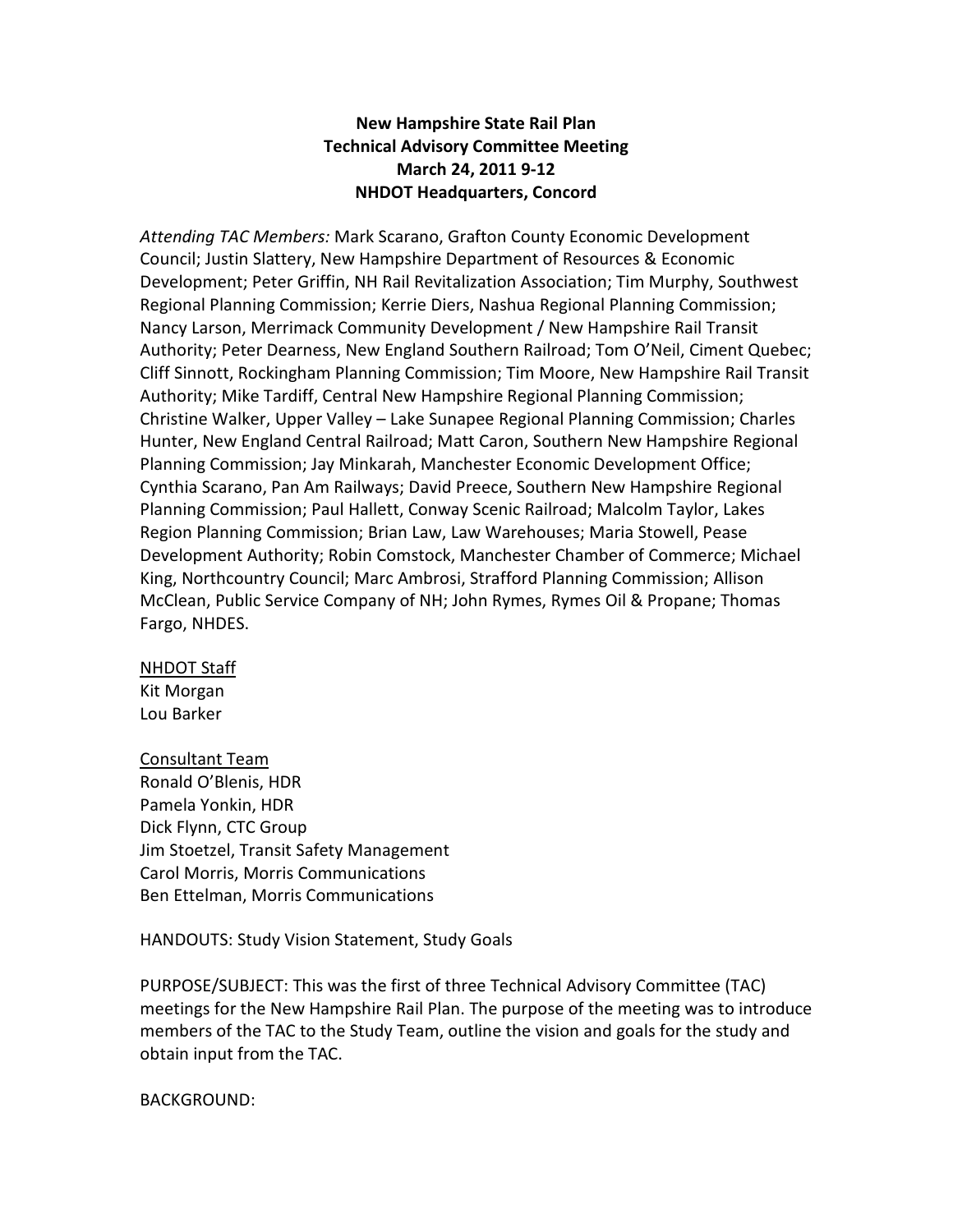### Meeting began at 9:02 am

#### Welcome and Introductions

Kit Morgan, Administrator of the Bureau of Rail and Transit at NHDOT welcomed the committee and thanked them for participating in the process. Mr. Morgan explained that this is the first new rail plan for the State of New Hampshire in ten years and that the Study Team needs the committee's input while putting the new rail plan together. Mr. Morgan introduced Lou Barker of NHDOT and turned the floor over to project manager Ronald O'Blenis.

Mr. Ronald O'Blenis, Project Manager for the HDR Consultant team, welcomed all committee members and thanked them for attending. Mr. O'Blenis explained that the purpose of the meeting was to give committee members an idea of what the NH Rail Plan hopes to accomplish, and to share some of the data that the Study Team had compiled to date. Mr. O'Blenis explained that the Study Team would like as much interaction and participation from the committee as possible, as their input would help guide the direction of the new rail plan.

Mr. O'Blenis introduced the Consultant Team: Pam Yonkin from HDR; Dick Flynn from CTC Group; Jim Stoetzel from Transit Safety Management and Carol Morris from Morris Communications. Mr. O'Blenis than asked the Technical Advisory Committee to introduce themselves.

### Members of the Technical Advisory Committee (TAC) introduce themselves

#### Overview of NH State Rail Plan

Mr. O'Blenis presented the TAC with an overview of the study:

- Objective of NH State Rail Plan Study
	- o Update 2001 NH Rail Plan
	- o Incorporate new PRIIA expectations
	- o Enable NH to apply for federal funding
- Technical Advisory Committee (TAC)
	- o Advise NHDOT and HDR Team
	- o Provide guidance on issues and strategy
	- o Consists of freight and passenger rail stakeholders

#### Vision Statement for NH State Rail Plan

Mr. O'Blenis presented the TAC with the NH State Rail Plan Vision Statement and asked the committee to provide feedback on the statement:

"Provides an efficiently utilized and well-maintained railroad system, expanded as appropriate to accommodate increases in freight and passenger demand for rail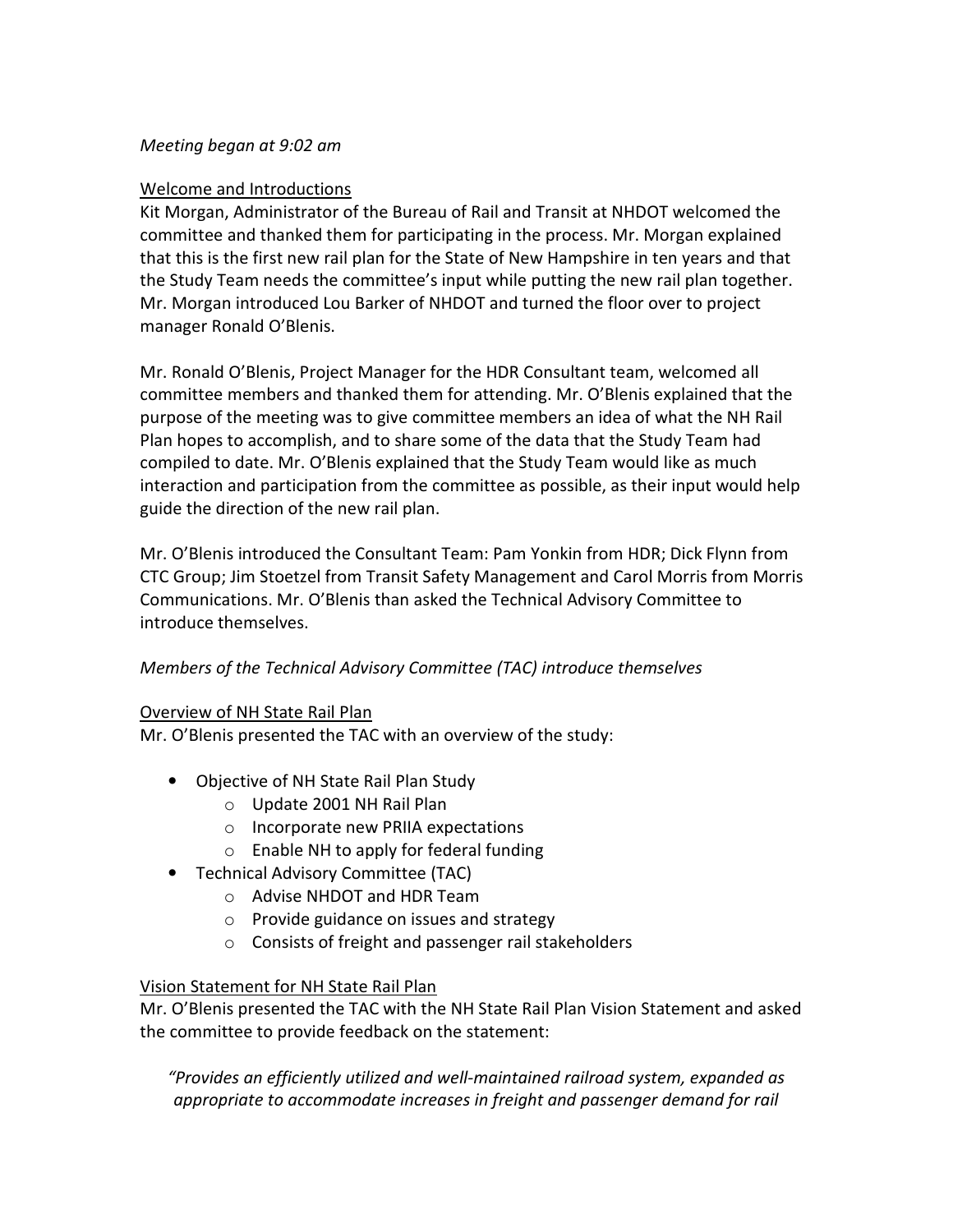#### services.

## It is a system that is fully integrated with the national and statewide transportation system, connecting the state's urban and rural communities, maximizing the opportunities for economic growth, and providing safe, secure and reliable transportation of people and goods."

Ms. Robin Comstock of the Manchester Chamber of Commerce stated that from an economic development perspective there needs to be mention of the need for interconnection between New Hampshire and other states in the region for both commerce and trade.

Christine Walker of the Upper Valley Lake Sunapee Regional Planning Commission asked if the statement referred to just freight and passenger rail or other modes as well.

Mr. O'Blenis responded by explaining that the intent was between passenger and freight as well as other modes. Mr. O'Blenis explained that it is important to make sure that rail is viewed as part of the transportation system as a whole.

Mr. Cliff Sinnott of the Rockingham Planning Commission stated that he would like to see something in the statement that reflected the need for energy efficiency.

#### NH State Rail Plan Goals

Mr. O'Blenis presented the general goals for NH State Rail Plan:

- 1. Maintain the NH rail system in a state of good repair
- 2. Provide a rail system that is financially stable
- 3. Expand the rail system and its capacity to accommodate growth in freight and passenger demand
- 4. Provide a rail system that is environmentally supportive
- 5. Facilitate the ability of NH railroads to be competitive regionally, nationally, and globally
- 6. Support economic initiatives
- 7. Realize public benefits for public investments
- 8. Encourage public-private partnerships related to rail services

Mr. Michael King of the North Country Council commented that the Rail Plan should be used by the state to prioritize its scarce resources and asked whether the intent of the Rail Plan is to prioritize those goals?

Mr. O'Blenis answered yes and explained that one of the elements of the Rail Plan will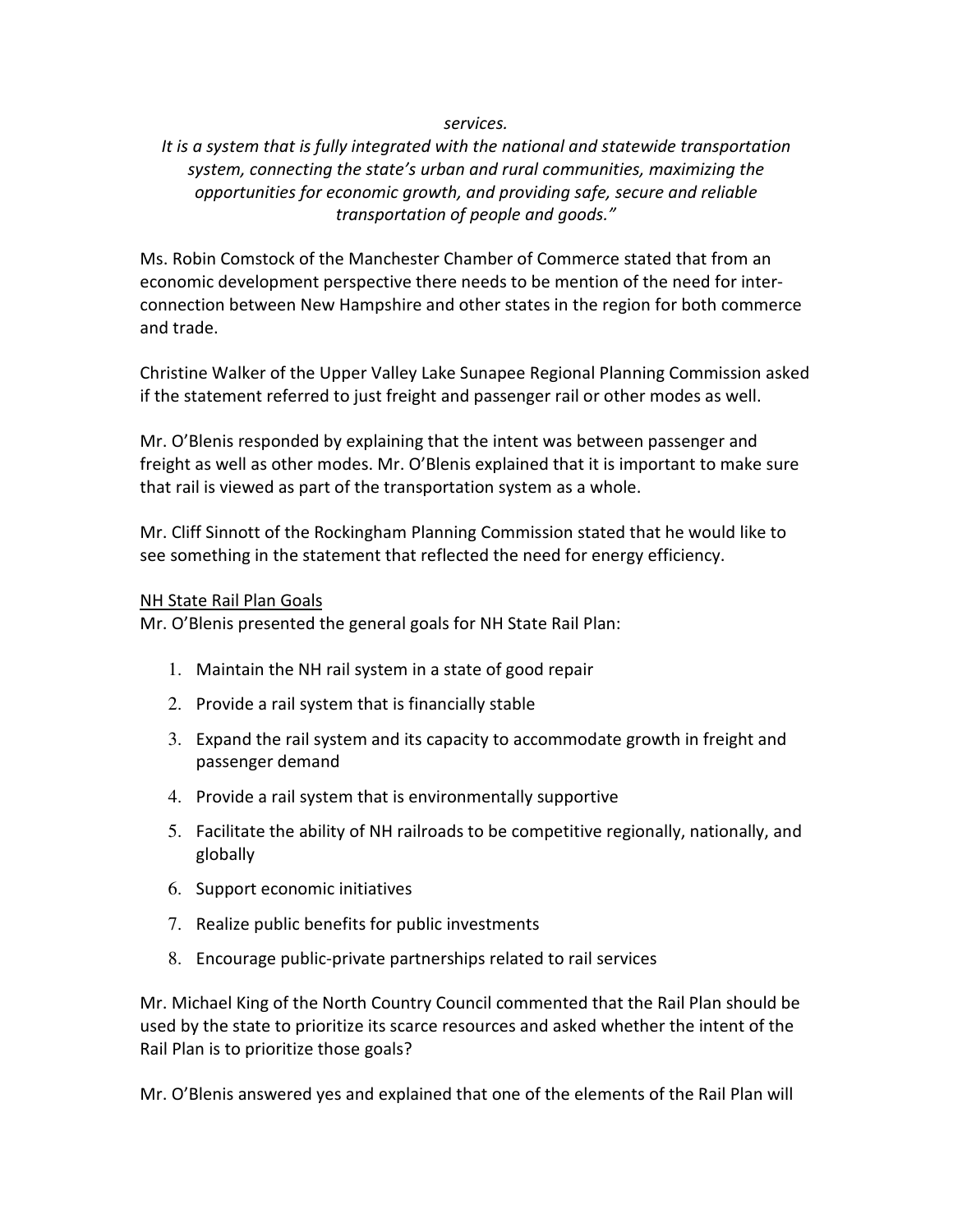be a benefit cost analysis and assessment and prioritization will be inherent in that process.

Ms. Robin Comstock of the Manchester Chamber of Commerce stated that from both an economic development and public awareness perspective, Goal #6 needs to reflect more regarding the interest in economic development, commerce and trade enhancements and what this means for business and quality of life.

Ms. Christine Walker of the Upper Valley Lake Sunapee Regional Planning Commission asked if you are looking specifically at rail to determine whether its environmentally friendly it may skew the outcome because rail has environmental impacts, I would like to see a comparison of rail versus other modes to determine the comparative environmental impacts of all modes and rail.

Mr. Thomas Fargo of DES commented that in terms of the economy he would like to see something less reactive and more about promoting future growth.

Mr. Peter Griffin of the NH Rail Revitalization Association commented that this exercise should promote is the restoration of a multi modal transportation system in New Hampshire and a choice of transportation will attract new business.

Nancy Larson of Merrimack Community Development suggested that it would be wise to specifically address the integration of rail access with the airport and that focus on modal options from the airport will create an abundance of new economic opportunity for the region and for the state as a whole.

Mr. Peter Griffin of the NH Rail Revitalization Association commented that there is a precedent out there for how the connection of rail and air will fuel an economy and that is Providence, Rhode Island.

Mr. David Preece of the Southern NH Planning Commission commented that Goal #8 should have another objective to explore another options or subsidies to support rail including public and private partnerships.

Ms. Cynthia Scarano of Pan Am commented that while it's great that all of the members of the TAC are supporting rail, it's important to note that municipal planners need support at local town meeting level to support rail in order to make this more viable, and that land use issues are very difficult for planners to tackle alone.

Ms. Kerrie Diers of the Nashua Regional Planning Commission commented that one thing that is missing is sustainability and incorporating that word and concept into this plan is important because there is a lot of funding sources available for sustainability related projects and that will make local planner's jobs easier when working with the public.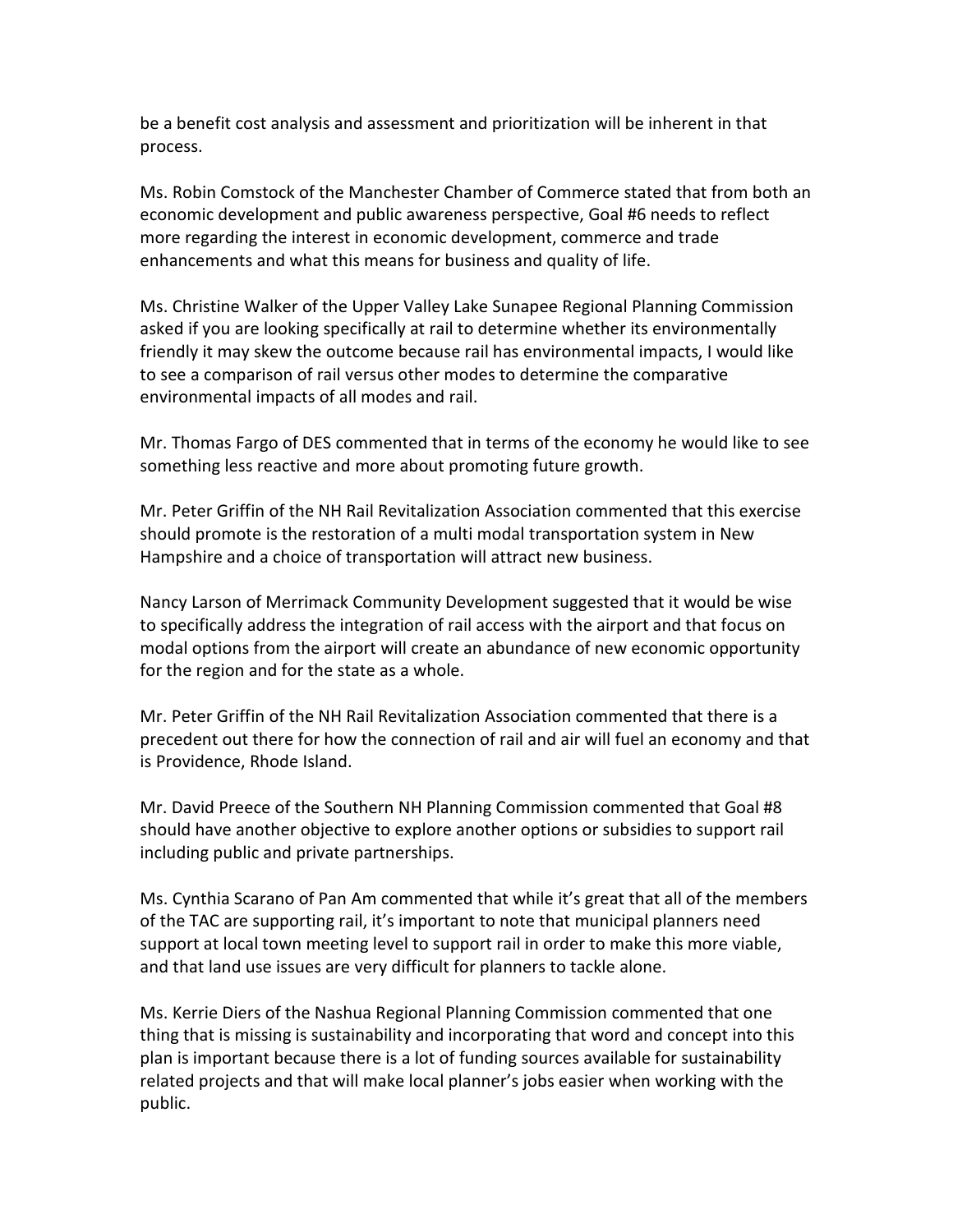Mr. Peter Dearness of New England Southern Railroad commented that it is important to create and sustain a structure for rail within NHDOT because without that entity there is good possibility, and it is already happening with NHRTA, that the resources needed to put this plan into place will not be available in the future.

Mr. Brian Law of Law Warehouses commented that as a user, he is looking for a reliable system, and whatever railroad provides reliable service will be financially viable.

Mr. Ron O'Blenis asked whether that reliability made Mr. Law's business better able to plan and respond economically.

Mr. Brian Law of Law Warehouses responded, yes it does and that he was not sure where that fits under the private and public partnership spectrum, but that he used rail considerably when it ran on a reliable schedule.

Ms. Allison McLean of the Public Service Company of NH commented that there is an action item that is missing, regarding an education component and that a lot of people do not understand the benefits that passenger and freight rail can provide to communities.

Mr. Peter Griffin of the NH Rail Revitalization Association suggested that for future meetings the Study Team bring two graphs, one of the historic rail system, and one of the existing rail system to show how much we have lost, and how important this process is to creating connectivity.

Ms. Nancy Larson of Merrimack Community Development commented that she would like to see a statement about promoting a relationship between rail and the recreation/tourism industry, and maybe touch on the possibility of bringing back the snow trains.

Mr. John Rymes of Rymes Propane and Oil commented that as a user that there should be mention of not only maintaining, but to protect the rail lines so we don't lose more to walking trails, etc. Mr. Rymes explained that a couple of the lines that he uses are in danger of being closed and that a lot of people have a negative view of trains which touches on the education piece.

Ms. Robin Comstock of the Manchester Chamber of Commerce stated that people in the economic development field are absent a critical marketing tool that makes attracting new businesses to New Hampshire easier, and that the lack of rail makes New Hampshire less competitive with other states and regions.

Mr. Ronald O'Blenis made a presentation that covered the topics of the existing rail line in New Hampshire including abandoned lines and miles of railroad by carrier.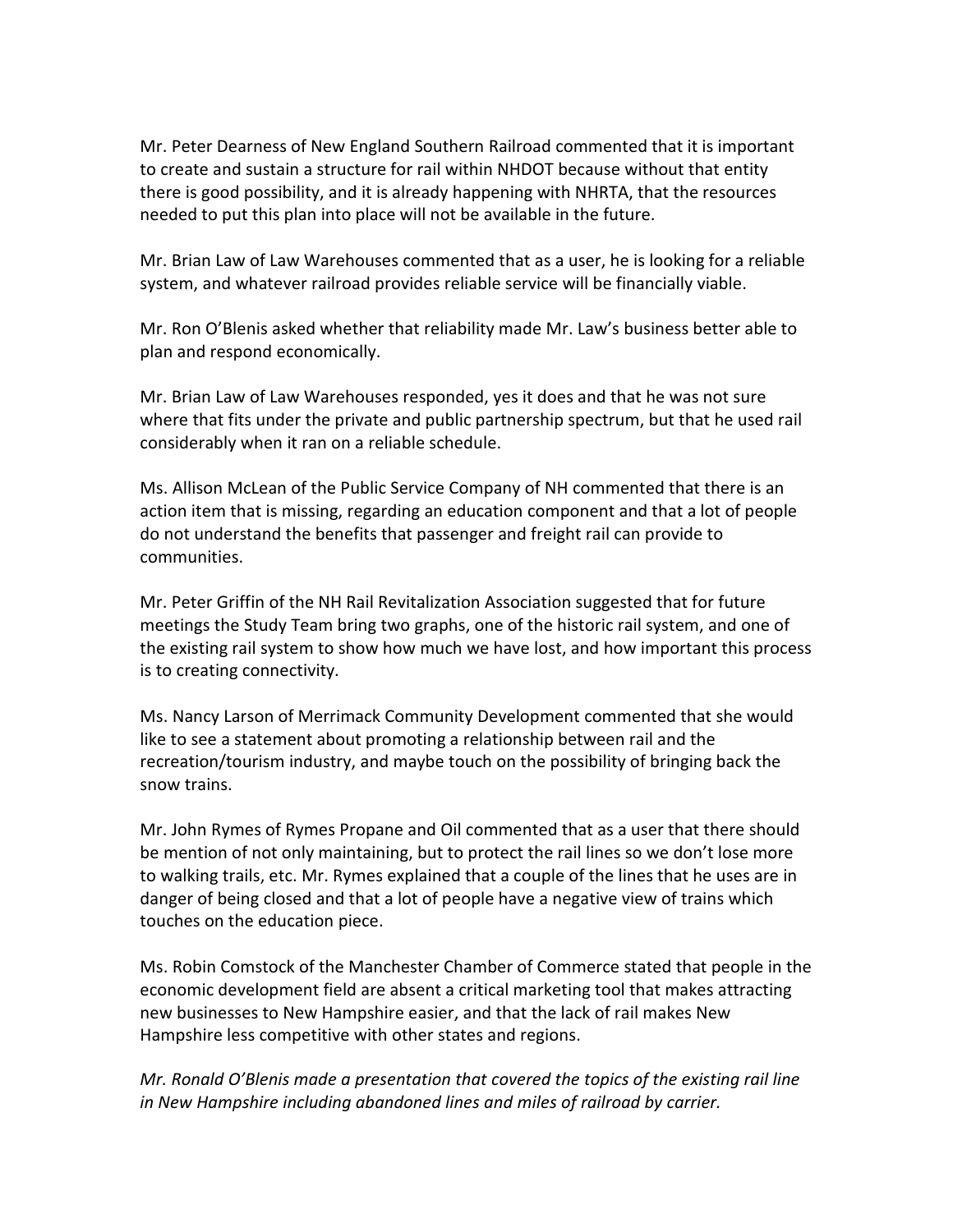Ms. Robin Comstock of the Manchester Chamber of Commerce asked who owns the Downeaster Rail Line.

Mr. O'Blenis answered that the Downeaster runs on Pan Am's line, the service is supported by the Northern New England Passenger Rail Authority, which is primarily supported by Maine and it has an agreement with Amtrak to run their service.

Ms. Pamela Yonkin of the HDR Consultant Team made a presentation that covered the topics of: Modal Share by Weight 2007; Value Modal Share 2007; Rail Shipments by Direction; Trade with Canada: Modal Share by Weight; New Hampshire Top Five Originating Commodities by Weight and Value; New Hampshire Top Five Terminating Commodities by Weight and Value and Total Carloads Carried Via Rail: origin, destination and through traffic.

The TAC provided the following comments and feedback during the presentation

#### Modal Share by Weight 2007

Mr. Michael King of Northcountry Council asked what "other" was.

Ms. Pamela Yonkin responded that other includes multiple modes, mail, parcels, pipeline and anything else that could not be defined otherwise.

Ms. Robin Comstock of the Manchester Chamber of Commerce asked about the cargo at the airport, and why it is shown as 0%.

Ms. Pamela Yonkin responded that it is very small and that this would not include anything traveling through, so anything that stops in Manchester and moves through is not reflected here.

#### Value Modal Share 2007

Mr. David Preece of the Southern New Hampshire Planning Commission asked if it would be possible to expand this chart to include the New England Regional statistics.

Ms. Pamela Yonkin responded that they can and that this is only state data but we could look at Maine and Massachusetts and get a regional perspective.

#### Rail Shipments by Direction

Mr. Cliff Sinnott of the Rockingham Planning Commission asked whether this chart reflected the shipments through New Hampshire.

Ms. Pamela Yonkin answered that no, this chart does not include the through-shipments and the final data will reflect that data.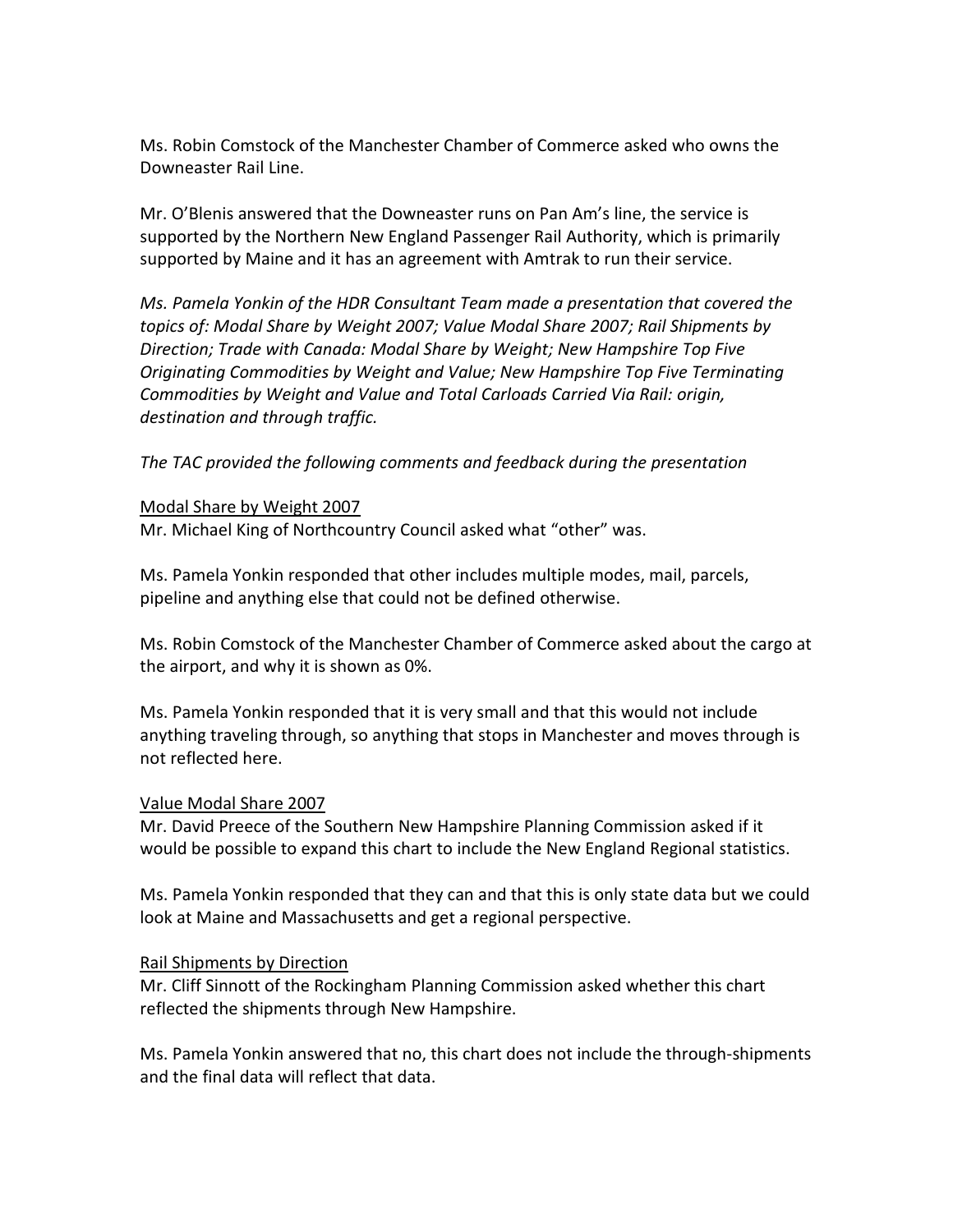Mr. Dick Flynn from the CTC Group commented that through the interview process he is trying to get more information about how users are sourcing material, as this affects the distance that freight travels.

New Hampshire Top Five Terminating Commodities by Weight and Value Mr. Charles Hunter of New England Central Railroad commented that most of the paper mills have closed.

Ms. Pamela Yonkin responded that yes they have and these are the 2007 data so it is likely that this will shift when we look at more current data.

Total Carloads Carried Via Rail: origin, destination, and through traffic Ms. Cynthia Scarano of Pan Am made the comment that this chart needs to reflect where those trucks are coming from within the state as that will affect whether rail is cost-prohibitive for these carloads.

Mr. Ronald O'Blenis made a presentation that covered the topics of Regional High Speed & Intercity Passenger Rail; Amtrak Boardings & Alightings in NH FY 2010; The Amtrak Downeaster and the Downeaster Ridership.

Mr. Jim Stoetzel of Transit Safety Management commented that it is important to look at the Downeaster in terms of a national perspective and that there are 20 plus statesupported services in the country. The Downeaster is one of the most successful operations in terms of ridership, public support, recovery ratio and support of the states.

Mr. Peter Dearness of New England Southern Railroad commented that the boogie man is that railroading is in a strait jacket constitutionally and that this is the only state that does not have programs that actively participate financially and provide grant and loans to freight rail and passenger rail operations. New Hampshire needs to reverse this trend.

Mr. Ronald O'Blenis presented a synopsis of initial interviews that were done with the TAC Members:

The TAC Members separated into three break out groups and collaboratively answered the following five questions:

- *1.* What is the overall current and expected economic condition for New Hampshire over the short and long term?
- *2.* How important is New Hampshire's transportation network to the success of business in this state?
- *3.* How important is freight and passenger rail to New Hampshire's transportation network?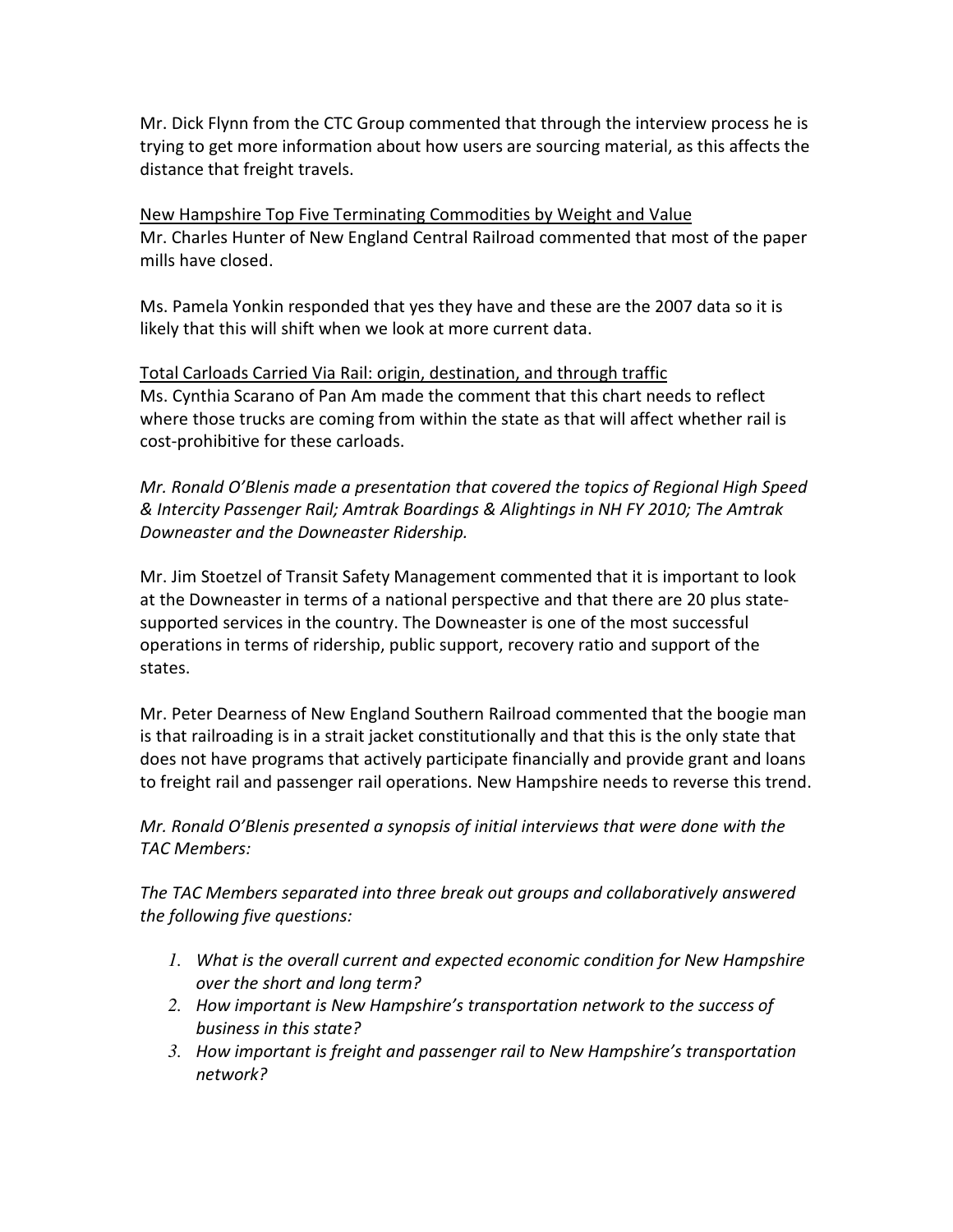- *4.* If the rail system remains unchanged, how would this affect the economy locally, statewide, and regionally, over the short and long term?
- *5.* If rail services were enhanced, what changes would be beneficial and what would be the result locally, statewide, and regionally over the short and long term?

### (NOTES FROM BREAKOUT GROUPS AT END OF THIS DOCUMENT)

#### Break Out Group Commonalities and Other General Comments from TAC

Mr. Peter Dearness of New England Southern Railroad commented that with the price of diesel going up, freight rail would continue to have an advantage and during the recent recession, 15% of trucking businesses went out of business.

Ms. Cynthia Scarano of Pan Am commented that all three groups agreed that the success of rail lies heavily in improving the development around rail, which will provide more opportunity to increase the customer base of rail users.

Mr. Peter Griffin of the NH Rail Revitalization Association commented that all three groups agree that the current, road-based transportation system is at or nearing capacity and providing additional modes is important.

Mr. Ronald O'Blenis asked the TAC if this is important to existing customers or for the ability to attract new customers?

### Several members of the TAC replied, "It is important to both existing and new customers."

Mr. Peter Griffin of the NH Rail Revitalization Association commented that if you offer people choice, both passenger and freight, it will attract new customers and users and that tourists will be new customers as well.

Thomas Fargo of NHDES commented that a commonality was that there is a need to increase public awareness regarding the benefits of freight and passenger rail.

Mr. Mark Scarano of the Grafton County Economic Development Council commented that smaller businesses will not see the benefits of rail until companies like UPS use rail and in turn lower their costs, we need to keep the small businesses in mind who need goods delivered promptly and cost effectively.

Mr. Ronald O'Blenis asked the TAC if there was any conversation regarding the consolidation of facilities to improve service.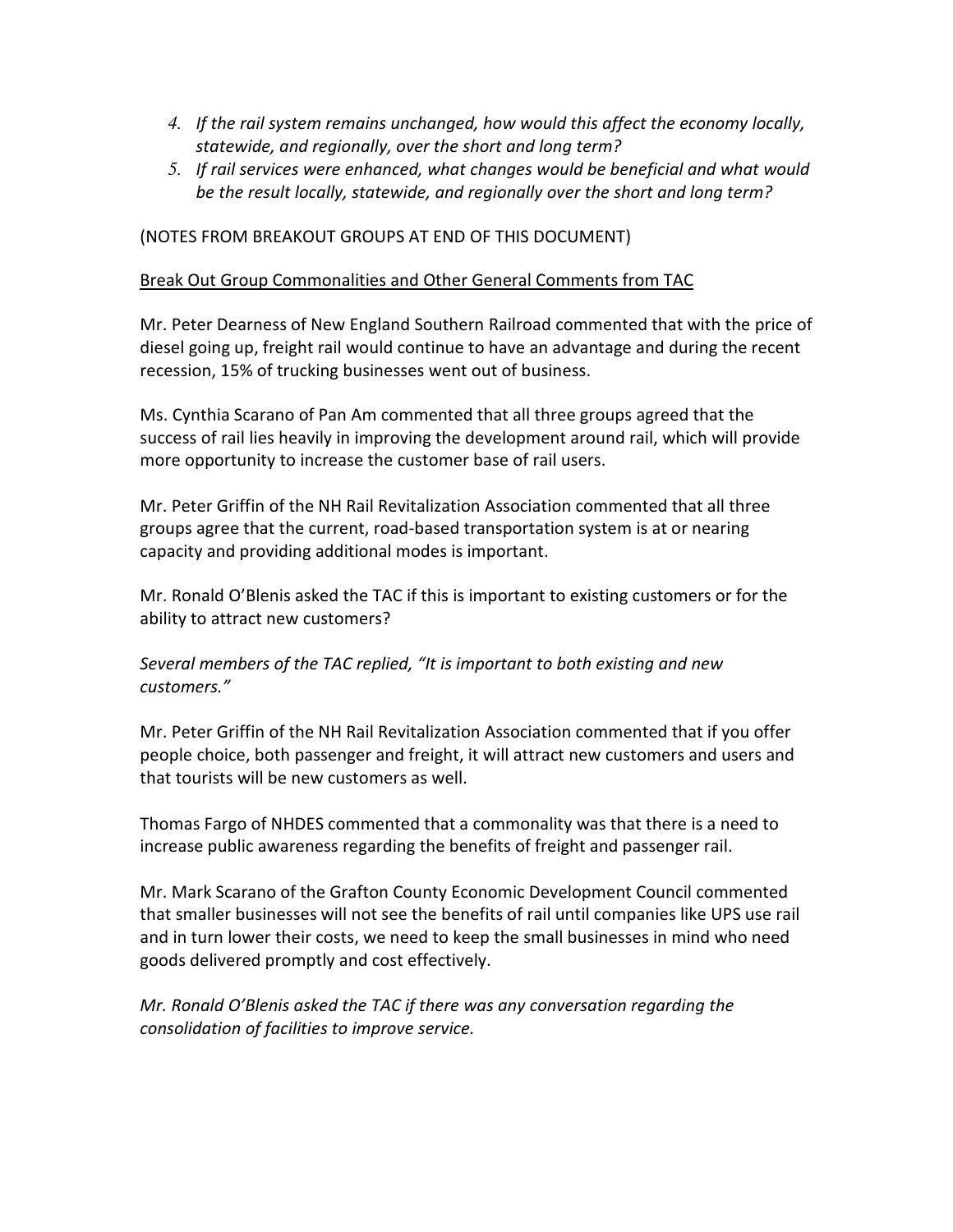Ms. Maria Stowell of the Pease Development Authority commented that Pease maintains the capacity to have a rail line in Pease, but people tend to look to the highway system for their transportation needs.

Ms. Robin Comstock of the Manchester Chamber of Commerce commented that all three groups discussed connections to the port, UNH and Manchester Airport.

Mr. John Rymes of Rymes Oil and Propane commented that the need for increased reliability was a commonality as well.

Mr. Peter Dearness of New England Southern Railroad commented that the medical and education industries have the need to be interconnected by rail.

Mr. Ronald O'Blenis asked the TAC what the big take aways from the breakout session were.

Mr. Thomas Fargo of NHDES commented that New Hampshire has to make some enhancements to the rail system or the state will be left behind economically.

Ms. Robin Comstock of the Manchester Chamber of Commerce commented that she heard a lot of skepticism among the TAC regarding a return investment on rail, that rail can compete with the reliability of surface transportation. Ms. Comstock felt that she sensed a lot of skepticism as to whether NH will be able to move in a more trainoriented direction.

### Mr. Ronald O'Blenis asked the TAC whether the perception that New Hampshire has a strong sense of entrepreneurialism still exists?

Mr. Thomas Fargo of NHDES commented that the first couple of goals seem to be defensive stating that we need to defend what we have now. We want this to be a pragmatic, realistic plan but we want to promote rail development, not only protect what we have.

Mr. Malcolm Taylor of the Lakes Region Planning Commission commented that there is still a residual reluctance to provide new transportation infrastructure and while these types of developments are friendly towards business the state seems reluctant to spend money on them.

Mr. Cliff Sinnott of the Rockingham Planning Commission commented that New Hampshire does not have a good track record of investing and being innovative in terms of business development; the attitude seems to be more about reacting to the market and facilitating the outcome. Some states and countries have economic strategies; New Hampshire needs to have this kind of attitude towards economic development.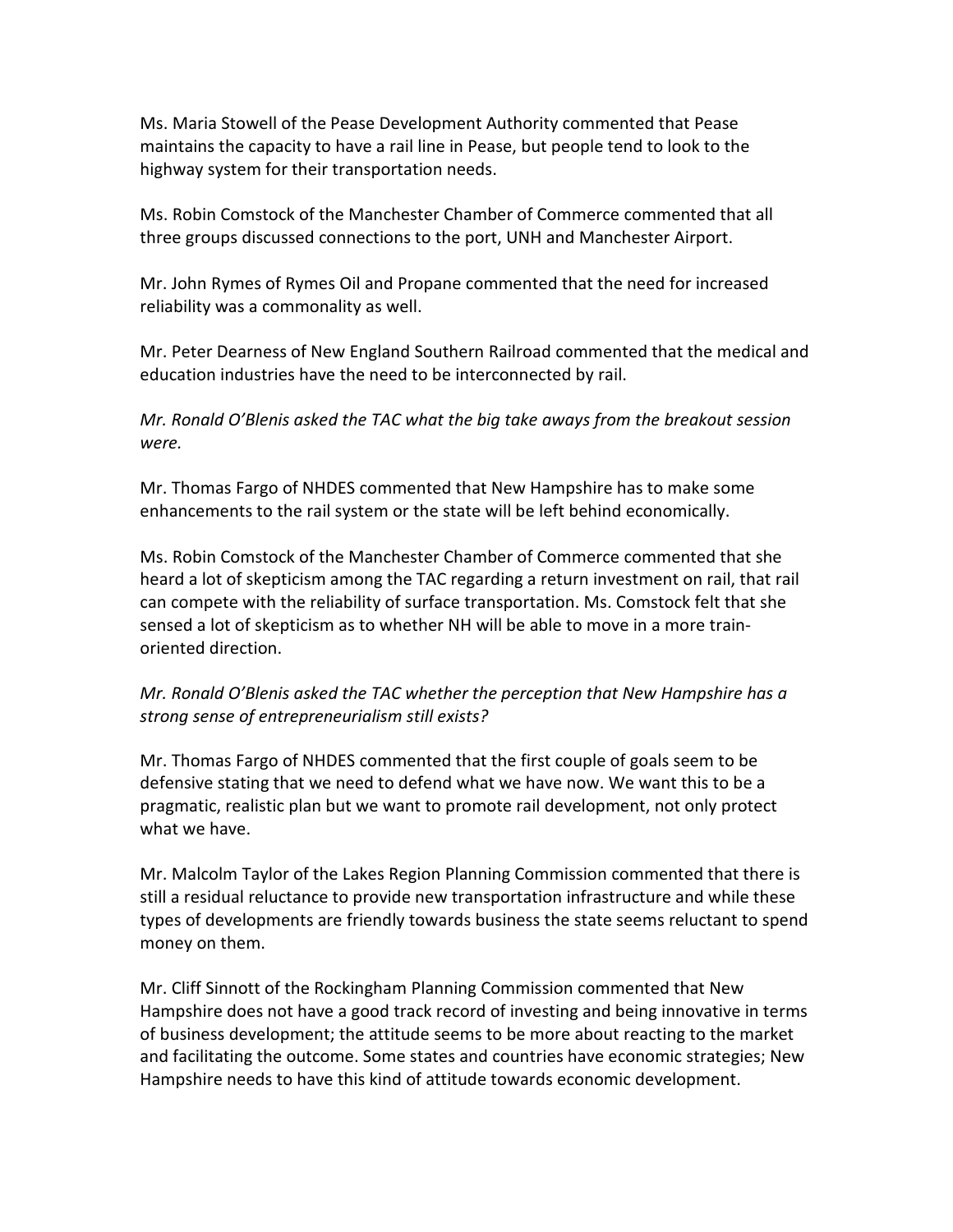Mr. Michael King of Northcountry Council commented that many on the TAC are a little negative right now and in New Hampshire, all you hear on the news is what they are cutting. We are not ready to spend money and economically we are in a downturn.

Mr. Dennis Gagne of Eastern Propane & Oil commented that it's hard to try and keep an open mind in terms of building new infrastructure in this economic climate. Mr. Gagne commented that the state should look at marketing the residential part, rather than the commercial part. From an economic development prospect, we have to build a lot to make it economically sustainable. There is a market for rail, but from a goals point of view, we should split the residential and the industrial/commercial goals.

Mr. Paul Hallett of Conway Scenic Railroad commented that maybe the time to build rail back up hasn't arrived yet, but we feel that our mission is to preserve and protect the rail that we own so someday the rail will be there. Mr. Hallett commented that rail is going to be resurrected at some point, but currently we are a nation that changed from manufacturing and using bulky machinery – everything is getting smaller - I think the day will come when those corridors are resurrected but 20 years ago the rail lines served a purpose and that purpose has not been replaced

### Closing Remarks

Mr. Kit Morgan of NHDOT thanked the members of the TAC for participating and providing valuable input. He mentioned that they will meet again in a couple of months at the next TAC meeting and that he hopes all that came today will participate in the upcoming meetings.

Meeting adjourned at 1 pm.

### Notes from Breakout Groups

### Breakout Group #1 Notes

1. What is the overall current and expected economic condition for New Hampshire over the short and long term?

- The economy in the State of New Hampshire has hit bottom. We are cautiously and carefully making our way back on up.
- Employers are spread thin and there is considerable uncertainty.
- Many things contribute to the economic condition of NH, including:
	- o Taxes
	- o Education system
	- o Workforce skills
	- o Regulation
- Regulatory reforms hinder growth
- Change in the political system may also affect the economy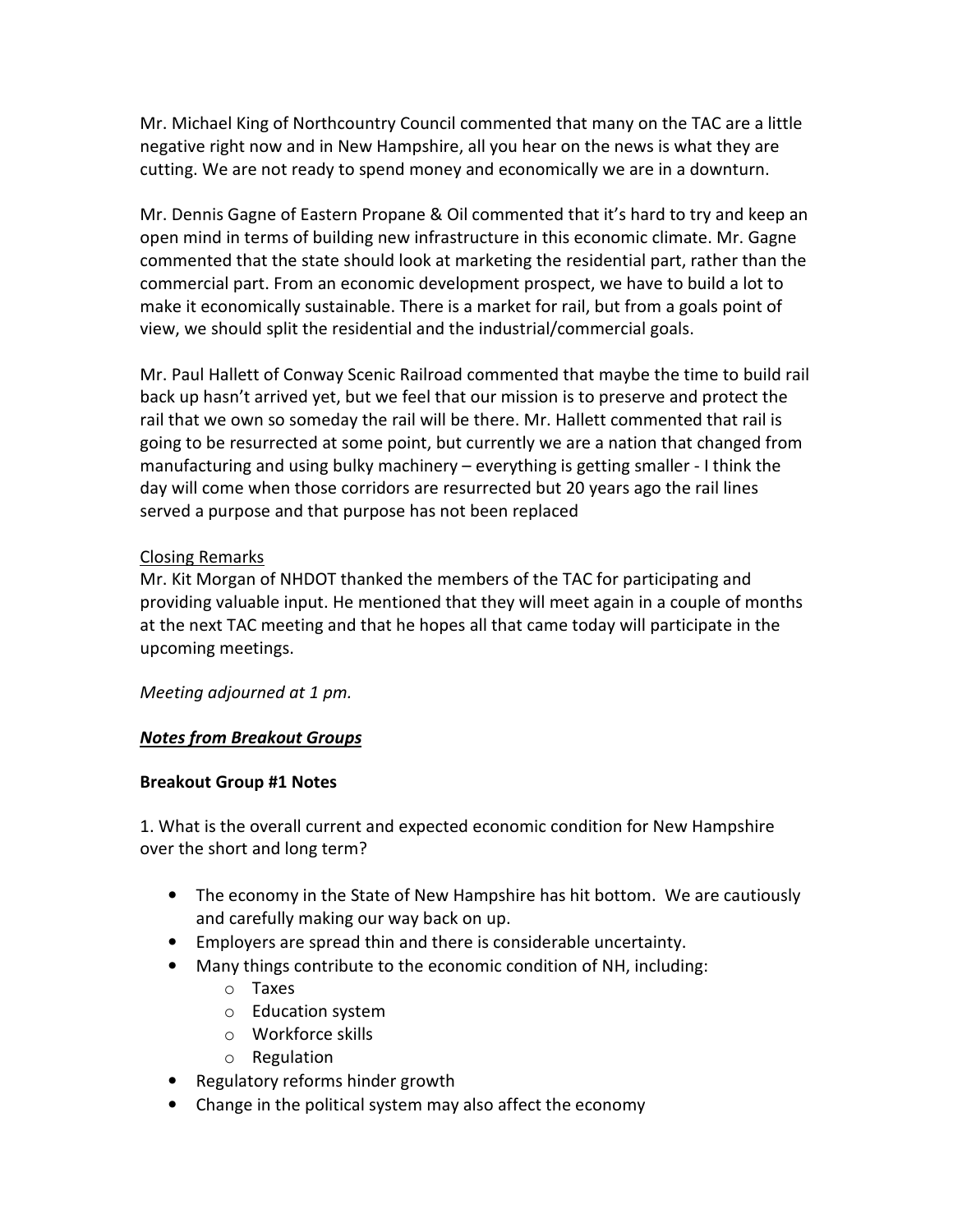2. How important is New Hampshire's transportation network to the success of business in this state? Provide examples.

3. How important is freight and passenger rail to New Hampshire's transportation network?

- 80% of economic growth is expanded businesses
- Southwest Airlines will only expand service if the customer base is already there.
- Rail is a way to expand that customer base
- Mode choice is important
- Major tourist attractions in the state are inaccessible except by car
- A strong infrastructure transportation, broadband, etc. is essential to economic growth
- A robust rail system has a value. If the NH rail system is strong, the distribution of goods is enhanced.
- It was noted that increased tolls, higher gas prices, may affect truck distribution.
- The importance of logistics was highlighted.
- The group felt that a strong rail freight system can lead to an expanded passenger rail system.
- If the rail infrastructure gets worse, business will be impacted and there will be even more diversion from rail to trucks.
- Freight rail operations and maintenance costs are the same per mile regardless of whether the rail line serves one business or several businesses. If the number of businesses is decreased, the freight rail provider will reallocate its resources and reliability on that line serving one business may become less reliable.
- Rail-based business is decreasing. It is important to keep what rail-based business we have.
- The Pan Am Railways representative mentioned that the Ayer rail yard is to capacity. Rail-related business activity is necessary to keep the lines.
- The group thought it would be helpful to find out why shippers who used to use rail stopped.
- A comment was made that external factors (e.g., fuel costs) drive decision making for shippers.
- It was mentioned that regulatory costs are too burdensome for business and manufacturing.
- It was suggested that we go to existing business to see what they would need to consider using rail more frequently for shipping. One participant mentioned that there was a 43% increase in international exports from existing businesses. This was the largest in the US. It is important to continue to try to grow existing NH business.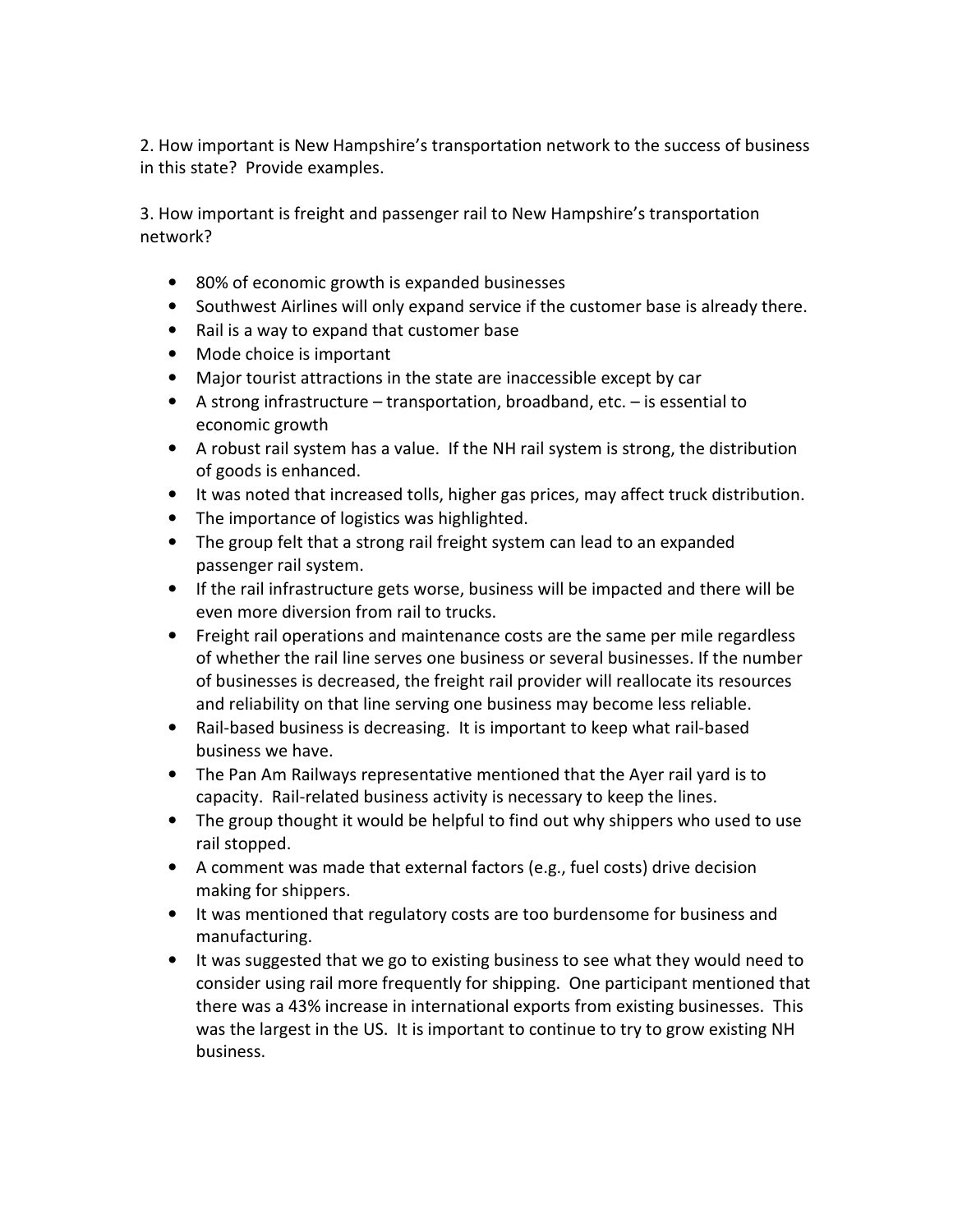4. If the rail system remains unchanged, how would this affect the economy locally, statewide, and regionally, over the short and long term?

- If the rail system is unchanged, it will be a missed opportunity.
- Truck traffic will increase, further stressing municipalities.
- There is a lack of transportation redundancy in NH.
- A lack of diversity in modes could decrease competitiveness.
- Increased fuel costs could decrease businesses relying on trucking.
- Pan Am Railways representative mentioned that an intermodal facility, for example, would allow a dedicated train.
- There is a lack of rail connectivity. So much has been lost in NH (compare before and after rail maps).
- The question was asked, "How much will we pay for transportation redundancy?"

5. If rail services were enhanced, what changes would be beneficial and what would be the result locally, statewide, and regionally over the short and long term?

- Expanding rail could increase the number of students, diversity of students, and enhance the quality of education.
- If you could get passengers to and from the airport via rail, you could get these people to areas all over the state.
- It would be an opportunity to enhance NH's urban centers; revitalization.
- There is the potential for a lack of "flow" in the absence of this type of rail connectivity.
- There could be the opportunity to increase freight through the airport and port.
- We could potentially move cargo from the port west to east.
- It was mentioned that there would be no guarantees that an improved rail system would spur economic development.
- We discussed a few existing NH businesses that might consider expanding with improved rail service.
	- o Wiggins Airways
	- o Mail (USPS, UPS, etc.)
	- o Hendrix Wiare
	- o Max Steel

# Breakout Group #2 Notes

1. What is the overall current and expected economic condition for New Hampshire over the short and long term?

• Heavy manufacturing is diminishing in NH (this type of manufacturing lends itself to freight rail)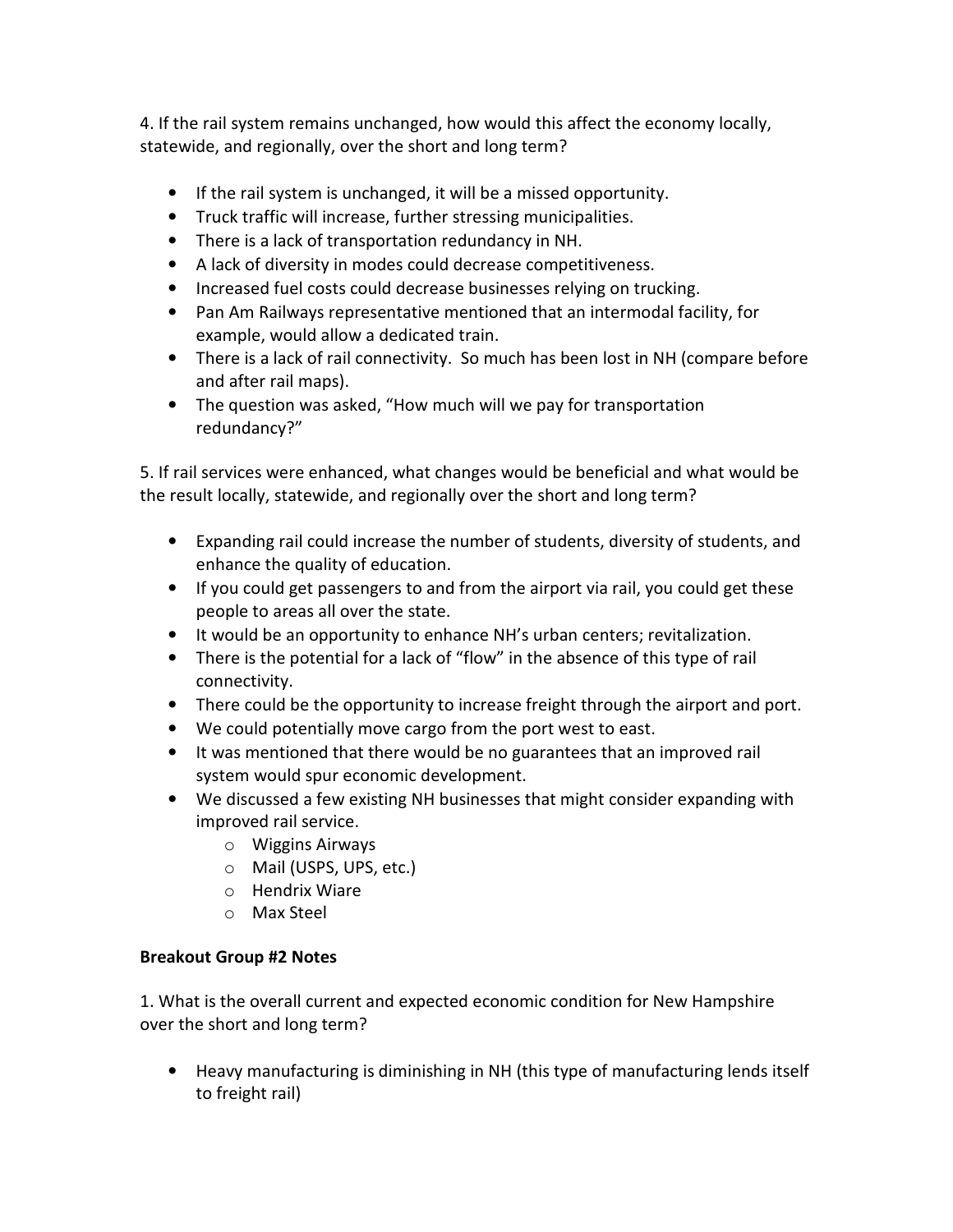- Tourist industry will continue to grow
- High-Tech and Advanced Manufacturing industries will grow
- Overall the economy in NH is stagnant but it is better than in other parts of the country
- One growing industry in the state is big-box retail and that is not a sustainable industry
- Starting to see some businesses prepare for growth (small end manufacturing)
- Southern part of the state has much different perspective on future of industry and economy than northern part of the state

2. How important is New Hampshire's transportation network to the success of business in this state? Provide examples.

- There is an opportunity to take advantage of using freight rail for lumber transport. Lumber is being shipped up into Canada and being shipped back as plywood, all on trucks.
- The current transportation system is reaching the point of capacity and there is insufficient land or funding to expand the state's roadways
- The traditional roadway system is being taxed beyond what can be maintained because of the high cost of road maintenance and the deteriorating condition of the existing roadways
- If freight traffic increases this will only multiply the deterioration of the already over taxed and dilapidated condition of the state's roadways

3. How important is freight and passenger rail to New Hampshire's transportation network?

- Very important if it reduces the cost of shipping as the cost of transport goes to the business and is ultimately passed on to the consumer. This hurts the overall economic vitality of the state by creating a less business-friendly environment for existing and prospective businesses as well contributing to cost of living for consumers/citizens of the state.
- It is important to the future of freight movement as the current roadway system is deteriorated and there is not sufficient funding to maintain the system in the future.
- It will not be important if there is not additional emphasis placed on the benefits of freight and passenger rail throughout the state (education).
- Currently there is only limited importance to existing industries within the state as most are not rail oriented, (although this could change with rail opportunities).
- It is important to attract business growth within the state as lack of freight rail options contributes to a less competitive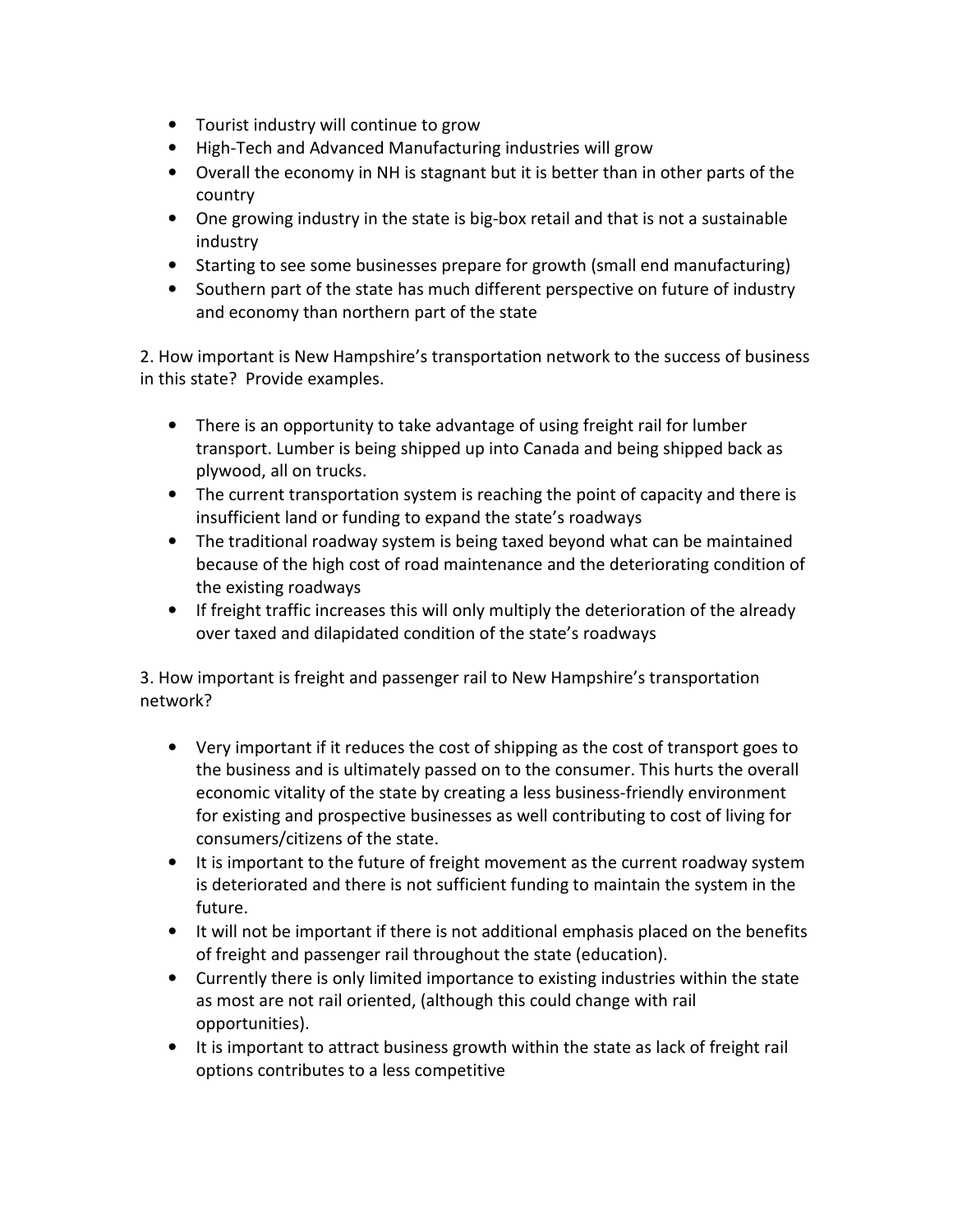• Importance depends on location as in many locations the highway system still has the advantage as being closely available to most regions in the state

4. If the rail system remains unchanged, how would this affect the economy locally, statewide, and regionally, over the short and long term?

- It will cost New Hampshire prospective jobs/industries and other economic opportunities by offering a less competitive package as compared to other states, especially if neighboring states continue to upgrade and integrate more rail options.
- The long term benefits of upgrading rail options would have short-term costs, but no change will have long term, negative effects on economy locally and statewide.
- If the rail system remains unchanged it creates a no-start for certain industries and hurts New Hampshire's ability to be competitive with other states and regions in terms of attracting new business and new industry to the state.
- The lack of options and continued reliance on vehicle based transport will have negative effects on the environment which will have adverse economic effects on the state in the future (quality of life, tourism).

5. If rail services were enhanced, what changes would be beneficial and what would be the result locally, statewide, and regionally over the short and long term?

- New Hampshire would be more competitive with other states and regions in terms of attracting new business/industry if the overall rail network in the state was upgraded/enhanced.
- New industry opportunities exist with the ability to double stack containers on freight rail.

### Breakout Group #3 Notes

1. What is the overall current and expected economic condition for New Hampshire over the short and long term?

Positives:

- Overall, when recovery starts, NH will be well placed vs. other NE states to take advantage due to age of working population
- Growth areas are high-tech manufacturing, tourism and services, health care (both in jobs and investment)
- The North Country is a bit behind
- Rochester adding a 300,000 big box development, opening in 2013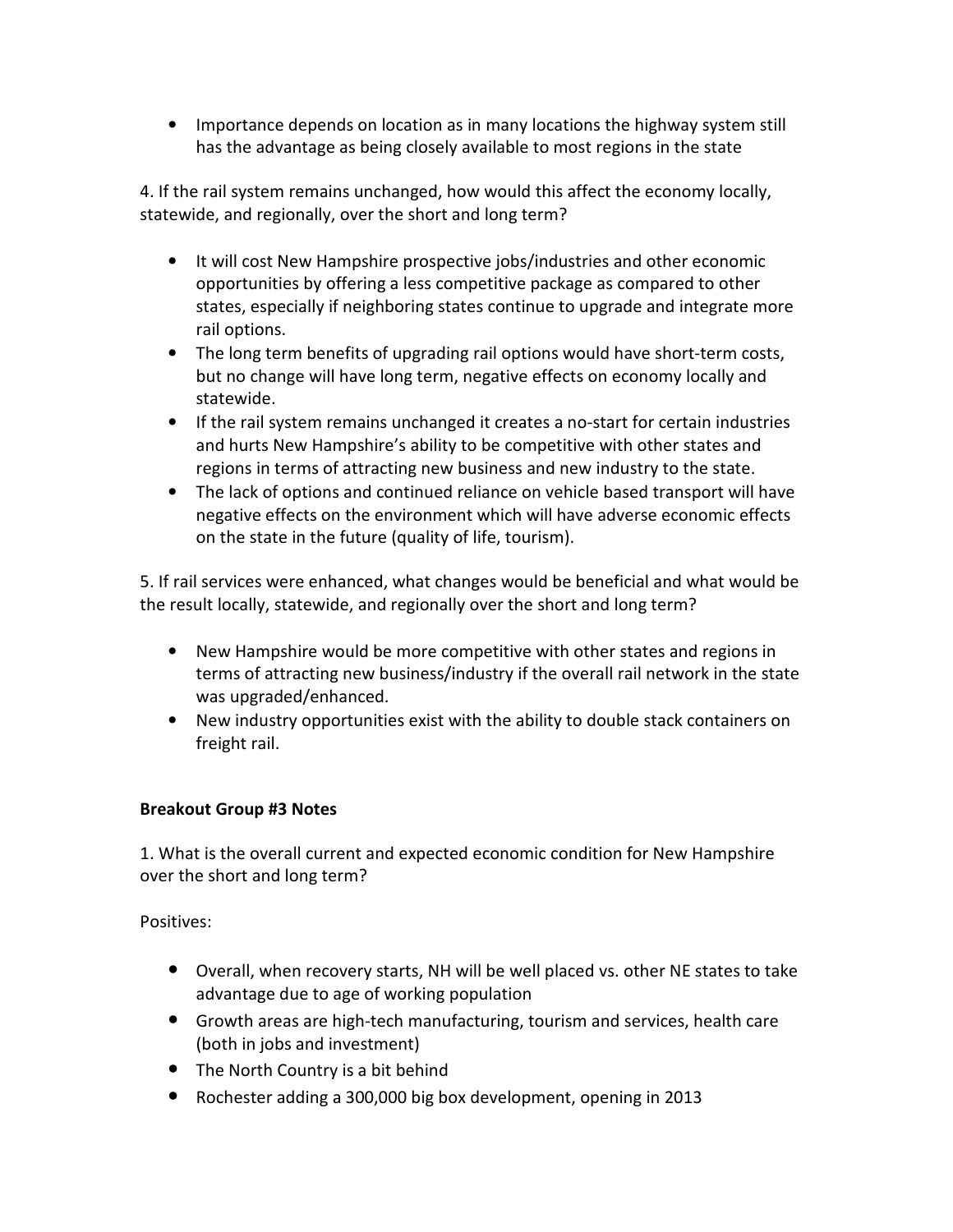- Strafford County: Rte. 16 improvement a positive, some jobs growth happening, health care opportunities
- Merrimack: 700,000 square foot retail center to open Nov. 2012

Negatives:

- Grafton County lost 20% of its manufacturing in the last five or so years.
- Pease still has a quarter of a million square feet of open space from the early 90s; it was twice as much but has been filled in by small manufacturers and service companies.

2. How important is New Hampshire's transportation network to the success of business in this state?

3. How important is freight and passenger rail to New Hampshire's transportation network?

- If NH is moving to a consumer-based economy, this is not a good sign for freight rail in the state.
- There is a disconnect in terms of understanding of how to use freight rail.
- At least one recent Manchester developer was completely uninterested in rail proximity to a potential development site
- In terms of transportation in general, the location of the interstate drives the location of industry.
- There are some intermodal opportunities in the Seacoast area that are not taken advantage of.
- In Pease, it is the access to I-95 that is key, esp. for the workforce. They are trying to link airport development to rail, but climate has been an issue in terms of having to do everything inside.
- Manchester Airport: Lack of rail at airport is major negative to growth (this was unanimous)
- Manchester: Key to growth is being able to attract young workforce and to do this need a good transportation network.
- Freight rail is less important than it could be because:
	- There is not sufficient connectivity
	- Timing and convenience of service is an issue, especially with some carriers
	- Noted again that most businesses do not know enough about how freight rail works to know how to make it work for them